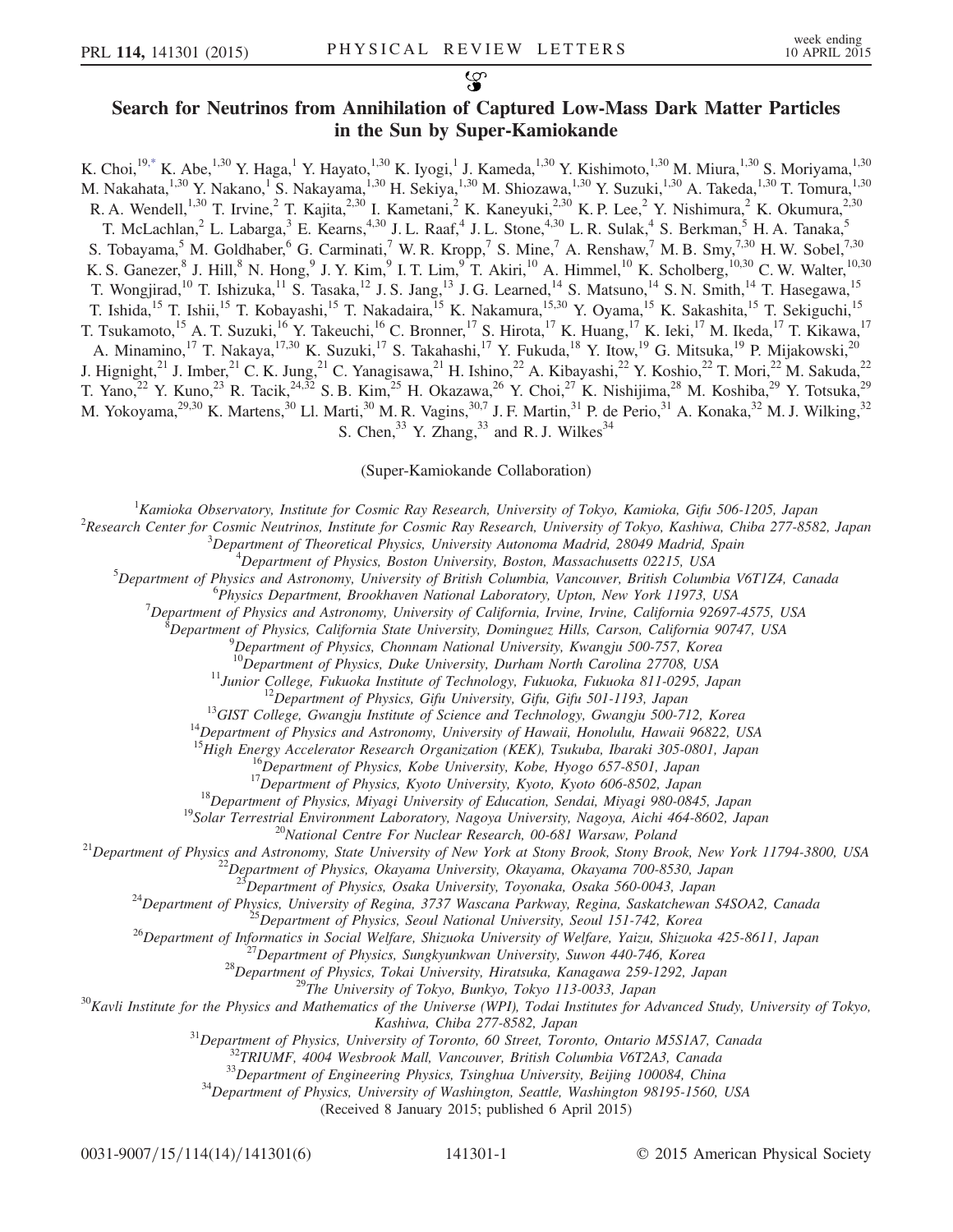Super-Kamiokande (SK) can search for weakly interacting massive particles (WIMPs) by detecting neutrinos produced from WIMP annihilations occurring inside the Sun. In this analysis, we include neutrino events with interaction vertices in the detector in addition to upward-going muons produced in the surrounding rock. Compared to the previous result, which used the upward-going muons only, the signal acceptances for light (few-GeV/ $c^2$ -200-GeV/ $c^2$ ) WIMPs are significantly increased. We fit 3903 days of SK data to search for the contribution of neutrinos from WIMP annihilation in the Sun. We found no significant excess over expected atmospheric-neutrino background and the result is interpreted in terms of upper limits on WIMP-nucleon elastic scattering cross sections under different assumptions about the annihilation channel. We set the current best limits on the spin-dependent WIMP-proton cross section for WIMP masses below 200 GeV/c<sup>2</sup> (at 10 GeV/c<sup>2</sup>, 1.49 × 10<sup>-39</sup> cm<sup>2</sup> for  $\chi\chi \to b\bar{b}$  and 1.31 × 10<sup>-40</sup> cm<sup>2</sup> for  $\chi\chi \to \tau^+\tau^-$  annihilation channels), also ruling out some fraction of WIMP candidates with spinindependent coupling in the few-GeV/ $c^2$  mass range.

DOI: [10.1103/PhysRevLett.114.141301](http://dx.doi.org/10.1103/PhysRevLett.114.141301) PACS numbers: 95.35.+d, 14.80.Nb, 96.50.S-, 98.70.Sa

Weakly interacting massive particles (WIMPs) are favored as particle candidates for nonbaryonic cold dark matter (DM), as their interaction strength can explain the thermal relic abundance of  $DM$   $[1-3]$  $[1-3]$ . A promising way to identify a WIMP DM particle is to search for excess neutrino flux generated by WIMP self-annihilations inside the Sun [\[4](#page-5-2)–7] (WIMP neutrinos). As the Sun travels on the Milky Way arm, WIMPs in the DM halo could occasionally become gravitationally bound after losing energy by scattering off nuclei in the Sun. The WIMPs then pair annihilate in the deep solar core, producing neutrinos from decays of the annihilation products which propagate outward through the Sun and may be detected in terrestrial neutrino detectors. An excess of a high-energy neutrinos from the Sun, with energies much greater than the  $∼O$ (10 MeV) solar-fusion neutrinos, observed in neutrino detectors can be interpreted in terms of WIMP annihilation rate. We assume that WIMPs annihilate via a single channel to a pair of fermions or bosons. Also, we assume that the WIMP capture and annihilation rates are in equilibrium, which enables us to remove the WIMP-annihilation crosssection dependence and allows comparison to direct detection results on WIMP-nucleon elastic scattering cross section.

Thanks to the hydrogen-rich composition and large gravity of the Sun, tight limits on the spin-dependent (SD) scattering cross section of WIMPs on protons have been placed by neutrino telescopes such as Super-Kamiokande (SK) [\[8\]](#page-5-3), IceCube [\[9\],](#page-5-4) Baksan [\[10\]](#page-5-5), and ANTARES [\[11\]](#page-5-6). Recent event excesses or annual modulation signals reported by direct detection experiments such as DAMA/LIBRA [\[12\]](#page-5-7), CoGeNT [\[13\],](#page-5-8) CRESST [\[14\]](#page-5-9), CDMS II Si [\[15\]](#page-5-10) and conflicting null results from other direct- and indirect-detection experiments motivate a careful search for light WIMPs below 30 GeV/ $c^2$ . As typical<br>resulting neutrino energies are roughly one-third to oneresulting neutrino energies are roughly one-third to one-half of the WIMP mass [\[2\]](#page-5-11) or lower, the SK detector's sensitivity to few-GeV neutrinos makes it suitable for this search [\[16](#page-5-12)–19].

Super-Kamiokande is a cylindrical water Cherenkov detector located in the Kamioka mine in Japan. The inner detector (ID) of 22.5 kton fiducial volume is instrumented with 11 129 20-in. Hamamatsu photomultiplier tubes (PMTs) and the outer detector (OD) is instrumented with 1885 8-in. PMTs for use as a veto. Information about the experimental setup of the detector and its calibration, data reduction, and event reconstruction can be found elsewhere [\[20](#page-5-13)–22].

The SK high-energy neutrino data include neutrino events with visible energy  $> 30$  MeV and are divided into three categories: among contained events in which the neutrino interacts inside the ID, fully contained (FC) events have observed Cherenkov light entirely contained in the ID, partially contained (PC) events additionally have an exiting particle that deposits energy in the OD. Upward-going muons (up- $\mu$ ) are produced by neutrino interactions in the rocks and water surrounding the detector. FC events are distributed in seven sub-GeV (visible energy < <sup>1</sup>.<sup>33</sup> GeV) and six multi-GeV (visible energy  $> 1.33$  GeV) subcategories, and then further divided based on particle identification (e-like or  $\mu$ -like), number of reconstructed Cherenkov rings, number of decay electrons, and so on. PC events are classified as "OD stopping" or "OD throughgoing" based on their energy deposition in the OD. Up  $\mu$ 's either stop in the detector (stopping) or pass through the detector (through-going). Through-going up- $\mu$  events are further divided into "showering" and "nonshowering" categories [\[23\].](#page-5-14)

A signal from a 10-GeV/ $c^2$  WIMP will mostly fall in the FC sub-GeV and multi-GeV samples, and heavier WIMP signals will be mainly distributed in the PC and up- $\mu$ categories. To increase signal acceptance for light WIMPs, FC and PC events are included in the WIMP search sample. We take into account all neutrino flavors  $(\nu_{\mu}, \bar{\nu}_{\mu}, \nu_{e}, \bar{\nu}_{e}, \nu_{\tau},$ and  $\bar{\nu}_\tau$ ). Compared to the previous analysis [\[8\],](#page-5-3) which used up- $\mu$  events only, the signal acceptance has increased 47 times for the 10-GeV/ $c^2$  bb channel.

The analysis in this Letter uses data accumulated during the SK I–IV run periods. The SK-I (1996–2001), SK-II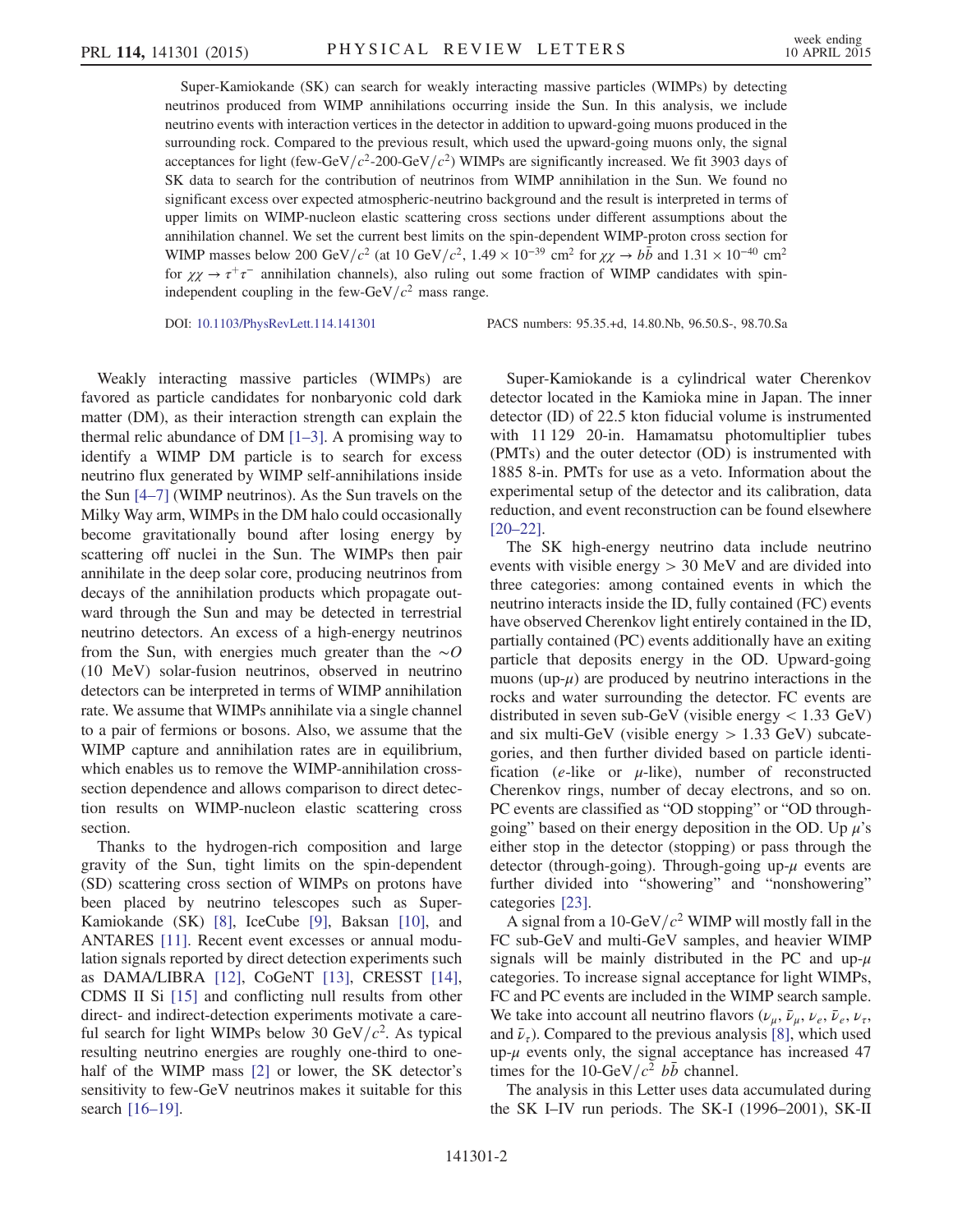(2002–2005, with half PMT coverage), and SK-III (2006– 2008) periods correspond to 1489, 799, and 518 days of live time for the FC and PC samples, and 1646, 828, and 636 days of live time for the up- $\mu$  sample, respectively. The SK-IV period started in 2008; this analysis uses 1096.7 live days of FC, PC, and up- $\mu$  data collected until March 2012.

The Monte Carlo simulation [\[21,24\]](#page-5-15) originally generated for the primary atmospheric neutrino flux [\[25\]](#page-5-16) is divided into two independent samples and is used for two purposes: first, to predict atmospheric-neutrino background, and second, to produce the WIMP neutrino signal by reweighting to match the signal flux and spectrum. To predict the atmospheric-neutrino background, a 250-year MC sample per SK run period is normalized to the live time of each SK run period and oscillated with parameters  $\sin^2\theta_{13} = 0.025$ ,  $\sin^2\theta_{12} = 0.304$ ,  $\sin^2\theta_{23} = 0.425$ ,  $\Delta m_{21}^2 = 7.66 \times 10^{-5}$  eV<sup>2</sup>, and  $\Delta m_{21}^2 = 2.66 \times 10^{-3}$  eV<sup>2</sup>. In the other 250 years of and  $\Delta m_{32}^2 = 2.66 \times 10^{-3} \text{ eV}^2$ . In the other 250 years of MC sample per run period, events coming approximately MC sample per run period, events coming approximately from the solar direction are selected and then weighted by the ratio of WIMP neutrino flux to original atmosphericneutrino flux. To simulate the neutrino flux from WIMP annihilation in the Sun at SK, we used the WIMP MC simulator WIMPSIM 3.01 [\[26\]](#page-5-17). Focusing on the light WIMP search, we considered WIMP masses from 4 to 200 GeV/ $c^2$  for  $\chi \chi \to \tau^+\tau^-/b\bar{b}/W^+W^-$  channels. The spectrum of the  $b\bar{b}$  channel is "softest" and the  $\tau^+\tau^$ channel produces a "harder" spectrum.

In order to discriminate the large background of atmospheric neutrinos at low energies, which have an  $\propto E^{-2.7}$ power-law spectrum, and to take into account the energydependent angular correlation for low-energy events, we perform a least-squares fit which makes full use of the energy, angle, and flavor information. Under the hypothesis that the collected SK data consist of both atmospheric neutrinos and WIMP neutrinos, we compare data to MC calculations. The data and MC calculations in the 18 subcategories are distributed into 480 bins based on reconstructed momentum and  $\cos \theta_{\text{sun}}$ , where  $\theta_{\text{sun}}$  is the angle between the Sun and the reconstructed event direction. Figure [1](#page-2-0) shows an example of data distributions compared to the expected WIMP-induced signal. We fit the data using the least-squares technique based on Poisson statistics to find the amount of signal contribution added to background that best matches the data. For each mass and annihilation channel, the energy spectrum and flavor composition of signal neutrino flux are fixed and the global normalization of the signal flux is allowed to vary freely. The "pull" approach allows us to incorporate systematic uncertainties [\[27\]](#page-5-18) in the fitting as

$$
\chi^2 = \min_{\{\epsilon_j\}} \left[ 2 \sum_{i=1}^N \{ N_i^{\text{exp}} - N_i^{\text{data}} + N_i^{\text{data}} \ln(N_i^{\text{data}} / N_i^{\text{exp}}) \} + \sum_{j=1}^J \left( \frac{\epsilon_j}{\sigma_j} \right)^2 \right],
$$

where

$$
N_i^{\text{exp}} = N_i^{\text{BG}} \bigg( 1 + \sum_{j=1}^J f_j^i \epsilon_j \bigg) + \beta N_i^{\chi} \bigg( 1 + \sum_{j=1}^J g_j^i \epsilon_j \bigg),
$$

and *i* is the index of the bins,  $N_i^{\text{data}}$  is the number of events<br>observed in each bin,  $N^{\text{BG}}$  is the background expectation in observed in each bin,  $N_i^{\text{BG}}$  is the background expectation in

<span id="page-2-0"></span>

FIG. 1 (color online). Angular and reconstructed momentum  $[GeV/c]$  distributions of SK I–IV data (black crosses), atmosphericneutrino background MC events (normalized to data live time, blue solid line), WIMP neutrino signal MC events for the 6-GeV/ $c^2 b\bar{b}$ channel (magenta dotted line) and the 200-GeV/ $c^2 \tau^+ \tau^-$  channel (cyan dashed line) at 90% upper limit, magnified 30 times for visibility. Among seven sub-GeV samples, the single-ring  $e$ -like 0-decay-electron and  $\mu$ -like 0,1-decay-electron samples are combined and shown in the left-hand column. In the middle column, six multi-GeV samples are combined and shown. PC and up-μ samples are shown in the right-hand column.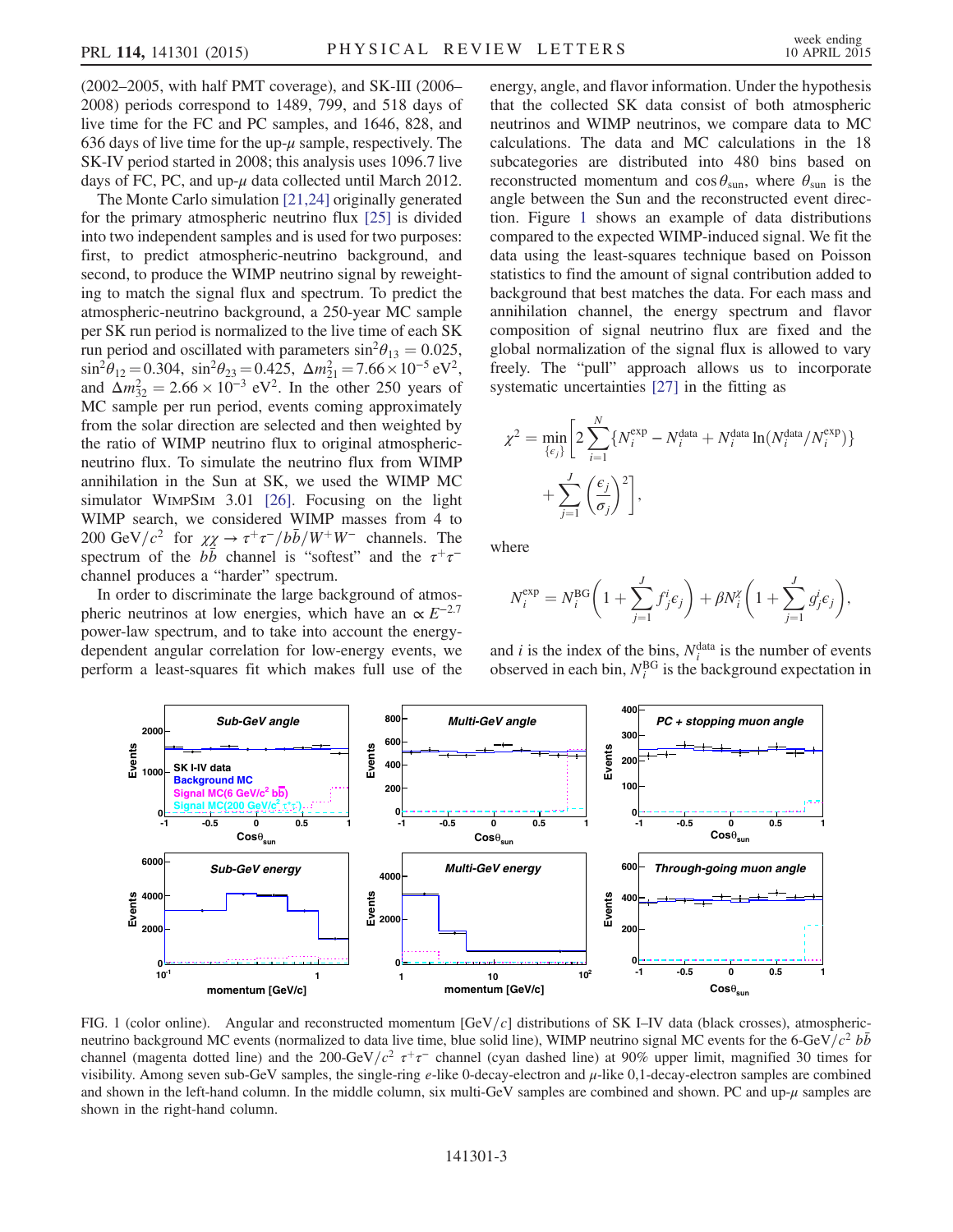| $m_{\gamma}$<br>$(GeV/c^2)$ | Annihilation<br>channel | $\chi^2_{\rm min}$ | $\Delta \chi^2$ at<br>$\beta = 0$ | $\Delta \chi^2_{90}$ | $\nu_\mu$<br>(Bayesian) $(x10^{12} \text{ km}^{-2} \text{ y}^{-1})$ $(x10^{-40} \text{ cm}^2)$ | $\sigma_{SD,p}$ | $\sigma_{\text{SI},p}$ $(f_n/f_p = 1)$ $(f_n/f_p = -0.7)$<br>$(x10^{-43}$ cm <sup>2</sup> ) | $(x10^{-41}$ cm <sup>2</sup> ) |
|-----------------------------|-------------------------|--------------------|-----------------------------------|----------------------|------------------------------------------------------------------------------------------------|-----------------|---------------------------------------------------------------------------------------------|--------------------------------|
| $\overline{4}$              | $\tau^+\tau^-$          | 508.1              | 0.87                              | 4.4                  | 150                                                                                            | 2.22            | 87.3                                                                                        | 24.5                           |
| 6                           | bb                      | 507.8              | 1.24                              | 4.9                  | 294                                                                                            | 17.2            | 456                                                                                         | 128                            |
|                             | $\tau^+\tau^-$          | 507.8              | 1.25                              | 4.9                  | 70.8                                                                                           | 1.63            | 44.5                                                                                        | 12.2                           |
| 10                          | $b\overline{b}$         | 507.4              | 1.65                              | 5.4                  | 140                                                                                            | 14.9            | 240                                                                                         | 67.5                           |
|                             | $\tau^+\tau^-$          | 507.6              | 1.40                              | 5.1                  | 31.0                                                                                           | 1.31            | 21.2                                                                                        | 5.95                           |
| 20                          | $b\bar{b}$              | 507.4              | 1.65                              | 5.4                  | 53.1                                                                                           | 14.3            | 120                                                                                         | 44.8                           |
|                             | $\tau^+\tau^-$          | 509.0              | 0.06                              | 2.4                  | 13.2                                                                                           | 1.42            | 11.9                                                                                        | 4.47                           |
| 50                          | $b\overline{b}$         | 509.0              | 0.04                              | 3.0                  | 19.8                                                                                           | 23.4            | 89.9                                                                                        | 39.0                           |
|                             | $\tau^+\tau^-$          | 508.9              | 0.14                              | 2.3                  | 2.67                                                                                           | 1.28            | 4.92                                                                                        | 2.14                           |
| 80.3                        | $W^+W^-$                | 508.8              | 0.17                              | 2.3                  | 1.09                                                                                           | 3.13            | 8.26                                                                                        | 3.73                           |
| 100                         | bb                      | 509.0              | 0.06                              | 2.4                  | 7.54                                                                                           | 31.9            | 71.3                                                                                        | 32.7                           |
|                             | $W^+W^-$                | 508.9              | 0.14                              | 2.3                  | 0.63                                                                                           | 2.80            | 6.26                                                                                        | 2.87                           |
|                             | $\tau^+\tau^-$          | 508.9              | 0.16                              | 2.3                  | 0.70                                                                                           | 1.24            | 2.76                                                                                        | 1.26                           |
| 200                         | bb                      | 508.9              | 0.12                              | 2.3                  | 2.81                                                                                           | 44.9            | 63.4                                                                                        | 30.4                           |
|                             | $W^+W^-$                | 508.9              | 0.07                              | 2.4                  | 0.17                                                                                           | 3.00            | 4.23                                                                                        | 2.03                           |
|                             | $\tau^+\tau^-$          | 508.9              | 0.08                              | 2.4                  | 0.19                                                                                           | 1.33            | 1.88                                                                                        | 0.90                           |

<span id="page-3-0"></span>TABLE I.  $\chi^2_{\text{min}}$ ,  $\Delta \chi^2$  at  $\beta = 0$ ,  $\Delta \chi^2_{.90}$  ( $\Delta \chi^2$  for 90% Bayesian upper limit), 90% upper limit on the muon-neutrino flux from WIMP annihilation in the Sun at SK and SD. SL and IVDM scattering cross sec annihilations in the Sun at SK and SD, SI, and IVDM scattering cross section limits for each WIMP mass and annihilation channel.

the bin,  $N_i^{\chi}$  is the number of events of signal MC in the bin,<br>where  $\beta$  the global normalization parameter for signal where  $\beta$ , the global normalization parameter for signal, stands for the allowed fraction of signal,  $\sigma_i$  is the 1 $\sigma$  value of the *j*th systematic uncertainty,  $\epsilon_j$  is its pull, and  $f_j^j/\sigma_j$ <br>( $g_j^j/\sigma_j$ ) is the predicted fractional change of the number of  $(g_j^i/\sigma_j)$  is the predicted fractional change of the number of hackground (signal) events in the *i*th bin due to a 1 $\sigma$  change background (signal) events in the *i*th bin due to a  $1\sigma$  change of the *j*th systematic uncertainty. In the pull approach,  $\chi^2$  is estimated by solving  $\delta \chi^2/\delta \epsilon_i = 0$  for all  $\epsilon_i$ 's [\[27\].](#page-5-18)

For background (signal), 66 (48) sources of systematic uncertainties are considered. A total of 16 systematic uncertainties related to neutrino interaction in SK are considered in common for both background and signal. Another 14 uncertainty sources related to event reduction and 11 sources related to event reconstruction and selection are calculated for SK I, II, III, and IV independently and considered for both signal and background. For background MC events, a total of 25 uncertainties related to the prediction of atmospheric-neutrino flux, including  $1\sigma$ uncertainties on oscillation parameters, are considered. All the uncertainties in neutrino interaction, event reduction, reconstruction, selection, and background atmosphericneutrino flux are similar to those described in Ref. [\[28\]](#page-5-19) except the ones related to zenith angle distributions. These uncertainties are listed elsewhere (for example, Tables VI, VII, and VIII in Ref. [\[28\]](#page-5-19)). For signal MC events, seven uncertainties related to the oscillation of WIMP neutrinos during propagation through the Sun, vacuum, and Earth are considered. The full systematic uncertainty has up to a 10% effect on the WIMP sensitivity, where the largest contributions come from neutrino interaction and atmosphericneutrino flux uncertainties.

The best-fit value of  $\beta$ ,  $\beta_{\text{min}}$  is defined as the value at which  $\chi^2$  is minimized with respect to  $\beta$ . For all tested WIMP hypotheses, we found the resulting  $\beta_{\min}$  values are all consistent with the hypothesis of no WIMP neutrino contribution, and we set 90% upper limits assuming that the obtained  $\chi^2$  values approximately follow a normal distribution. To set a physically meaningful confidence limit, we follow a Bayesian approach [\[29\]](#page-5-20) and renormalize the  $\beta$ distribution in the physically allowed region ( $\beta > 0$ ). The fitted  $\chi^2$  values at minimum ( $\chi^2_{\text{min}}$ ; DOF is 479), the  $\Delta \chi^2$ value at  $\beta = 0$  from the minimum, and the  $\Delta \chi^2$  values for 90% upper limit  $(\Delta \chi_{90}^2)$  calculated with the Bayesian approach are shown in Table [I](#page-3-0) for the tested WIMP mass and annihilation channels.

Figure [2](#page-4-0) shows the derived 90% upper limit on the muon-neutrino flux from WIMP annihilations in the Sun at SK. The limit shown here for  $\nu_{\mu}$  is an example; limits on other flavors or antineutrinos are determined by appropriate flavor scaling for the given WIMP annihilation channel assumption. The sensitivity study was done by substituting SK data with 500 sets of toy MC data generated for the hypothesis of no WIMP-annihilation contribution and the result is shown together in Fig. [2](#page-4-0) as a band representing a  $1\sigma$  range of results.

Using DARKSUSY 5.0.6 [\[30\]](#page-5-21), we convert the upper limit on the neutrino flux to upper limits on WIMP-nucleon cross sections. We assume that WIMPs have only a single type of interaction with a nucleus, either an axial vector interaction in which WIMPs couple to the nuclear spin (SD) or a scalar interaction in which WIMPs couple to the nucleus mass [spin independent (SI)]. The SI coupling can have different couplings to neutrons  $(f_n)$  and protons  $(f_p)$ . We consider two representative examples: the commonly assumed isospin-invariant case  $(f_n/f_p = 1)$  and the case of isospin-violating dark matter (IVDM) [\[31\]](#page-5-22) with destructive interference  $f_n/f_p = -0.7$  [\[32](#page-5-23)–35]. The latter is calculated based on Ref. [\[36\]](#page-5-24). Also assumed are a standard DM halo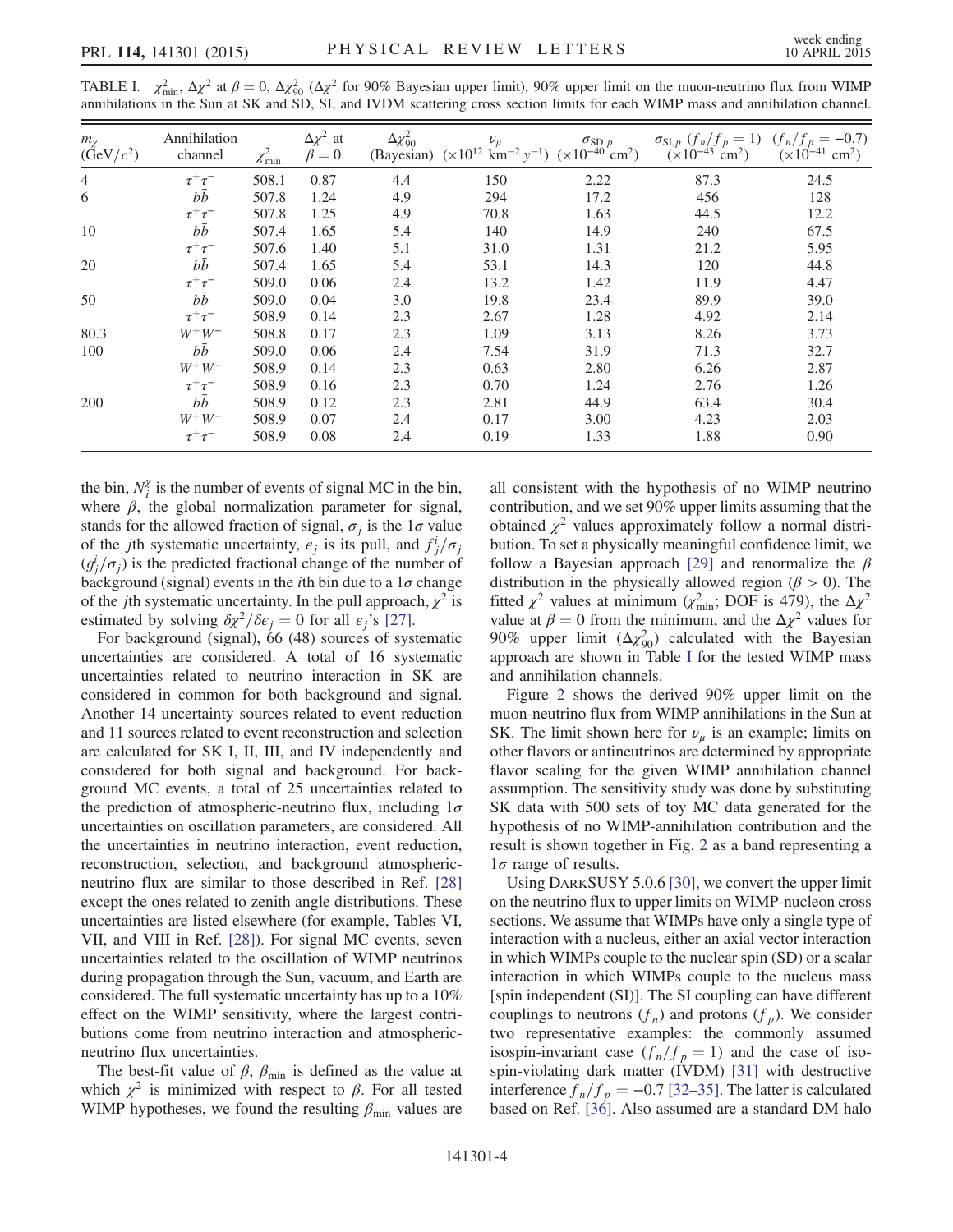<span id="page-4-0"></span>

FIG. 2 (color online). The 90% upper limit on total integrated muon-neutrino flux from WIMP annihilations in the Sun at SK for the  $\tau^+\tau^-$  channel in red solid line, bb in green dashed line,  $W^+W^-$  in blue dot-dashed line. The shadowed regions show  $1\sigma$ bands of the sensitivity study results (color scheme is the same as for data).

with local density  $0.3 \text{ GeV/cm}^3$  [\[37,38\],](#page-5-25) a Maxwellian velocity distribution with a rms velocity of  $270 \text{ km/s}$ , and a solar rotation speed of  $220 \text{ km/s}$ . The results are listed in Table [I](#page-3-0). They are also plotted together with other experimental results in Fig. [3](#page-4-1) for SD coupling and Fig. [4](#page-4-2) for SI coupling for the isospin-invariant case. For IVDM, we note that for the result given in the Table [I](#page-3-0), the entire CDMS II Si [\[15\]](#page-5-10) 90% C.L. signal region will be in tension with our  $\tau^+\tau^-$  channel result.

<span id="page-4-1"></span>

FIG. 3 (color online). 90% C.L. upper limits on SD WIMPproton cross section calculated at DARKSUSY [\[30\]](#page-5-21) default are shown in red solid line with uncertainty bands to take account of uncertainties in the capture rate for the bb,  $W^+W^-$ , and  $\tau^+\tau^$ channels from top to the bottom. Also shown are limits from other experiments. IceCube [\[9\]](#page-5-4) in brown dashed line:  $b\bar{b}$  (top) / W<sup>+</sup>W<sup>−</sup> or  $\tau^+\tau^-$  (bottom); BAKSAN [\[10\]](#page-5-5) in pink dot-dashed line:  $b\bar{b}$ (top),  $W^+W^-$  (middle),  $\tau^+\tau^-$  (bottom); PICASSO [\[39\]](#page-5-31) (blue long-dashed line); SIMPLE [\[40\]](#page-5-32) (green long dot-dashed line). The black shaded region is the  $3\sigma$  C.L. signal claimed by DAMA/ LIBRA [\[12,41\]](#page-5-7).

There are several sources of uncertainties related to the WIMP capture process. Uncertainty in the composition of the Sun is considered by comparing the DARKSUSY default choice BS2005-OP model with the BS2005- AGS,OP model [\[47\]](#page-5-26) with lower heavy element abundances. For the uncertainty in the nuclear form factor, we compared the Helm-Gould form factor [\[7\]](#page-5-27) used in DARKSUSY to the choices in Refs. [\[48,49\]](#page-5-28). These effects are predicted to be small in the SD-coupling case and up to 25%, 45% respectively in the SI-coupling case where heavier elements than hydrogen contribute to the capture. The effect of uncertainties in the velocity distribution of WIMPs is determined in Ref. [\[50\]](#page-5-29) to be up to 40% (25)% for SD (SI) couplings. The effects of the planets on the capture rate is determined to be negligible [\[51,52\].](#page-5-30) Solar evaporation is expected to have no impact above a WIMP mass of 4 GeV/ $c^2$  [\[16,53](#page-5-12)–55]. These uncertainties are added in quadrature and indicated by the shadowed regions in Figs. [3](#page-4-1) and Fig. [4](#page-4-2). Uncertainty in the local WIMP density will make a similar vertical shift of the limits for all direct and indirect detection experiments, and so is not indicated.

In conclusion, the result of the first WIMP search using contained events in SK is presented. No significant signal excess was found for 4–200 GeV/ $c^2$  WIMP hypotheses. The derived upper limit on the SD WIMP-proton cross section places the most stringent constraint to date for WIMP masses below 200 GeV/ $c^2$  even for the softest ( $b\bar{b}$ ) channel, assuming the equilibrium condition between

<span id="page-4-2"></span>

FIG. 4 (color online). 90% C. L. upper limits on the SI WIMPnucleon cross section (plotting scheme is the same as Fig. [3\)](#page-4-1). Also shown are event excesses or annual modulation signals reported by other experiments: DAMA/LIBRA (black shaded regions,  $3\sigma$  C.L.); CoGeNT [\[13\]](#page-5-8) (magenta diagonally cross-hatched region, 90% C.L.); CRESSTII [\[14\]](#page-5-9) (violet horizontally shaded regions,  $2\sigma$  C.L.); CDMS II Si [\[15\]](#page-5-10) (blue vertically shaded region, 90% C.L.); and limits: IceCube [\[9\]](#page-5-4) in brown dashed line:  $b\bar{b}$  (top),  $W^+W^-$  or  $\tau^+\tau^-$  (bottom); SuperCDMS [\[42\]](#page-5-33) (cyan dotted line); CDMSlite [\[43\]](#page-5-34) (blue long dot-dashed line); XENON10 S2-only [\[44\]](#page-5-35) (dark green dash triple dotted line); XENON100 [\[45\]](#page-5-36) (green dash double dotted line); LUX [\[46\]](#page-5-37) (orange long-dashed line).